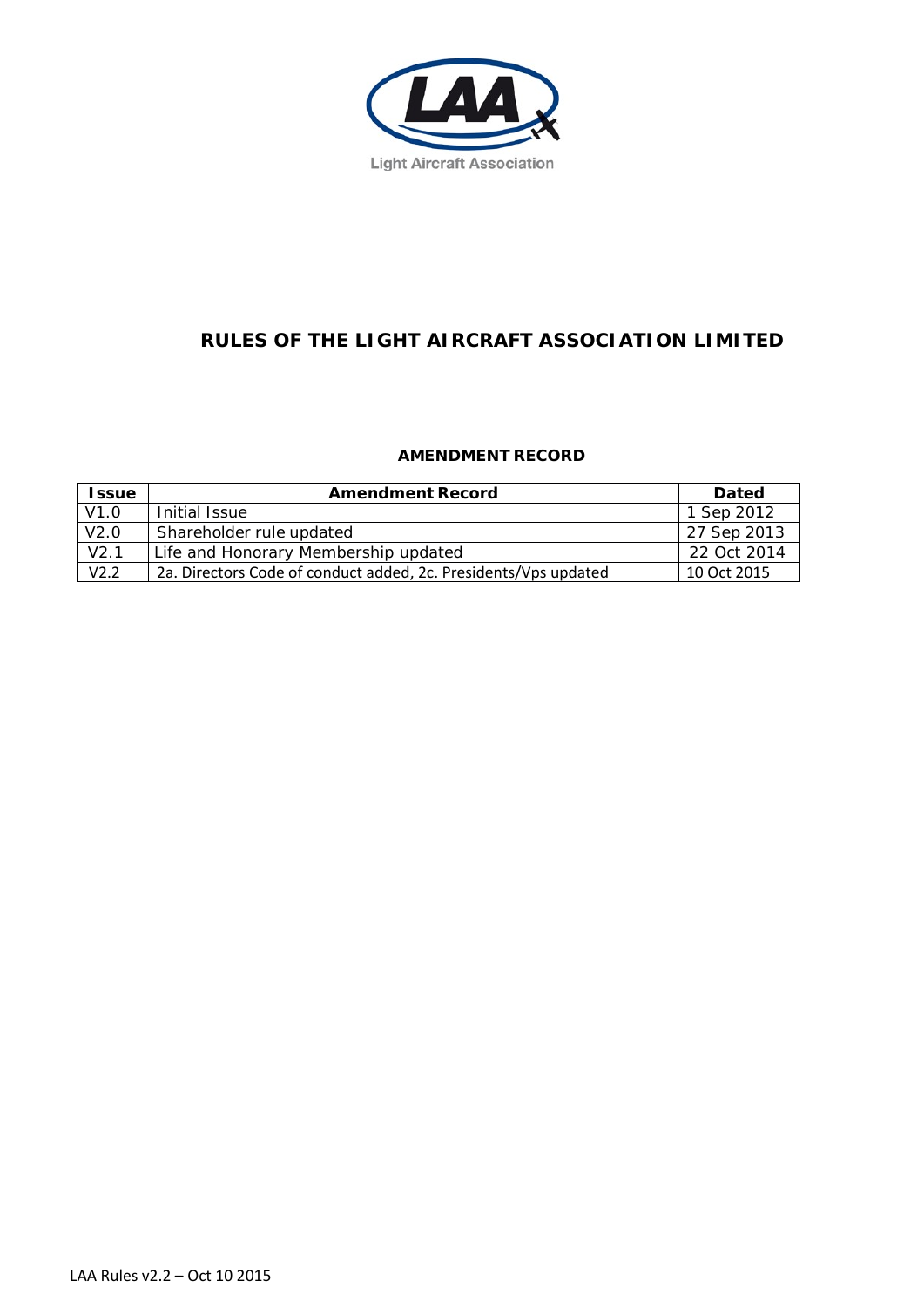## **INDEX TO RULES**

#### **1 NAME**

#### **2 CONSTITUTION**

- a) The Board of Directors
- b) Patron and Vice-Patron
- c) President and Vice-President

## **3 AUTHORITY OF THE BOARD**

- a) Board Responsibility
- b) Compliance with Board Instructions

#### **4 COMMITTEES OF THE BOARD**

- a) Appointment
- b) Reporting
- c) Chairmen of Committees
- d) Ex-officio Members
- e) Co-option

## **5 THE NATIONAL COUNCIL**

- a) Constitution
- b) Meetings
- c) Council Quorum
- d) Chairman of the National Council

#### **6 INDIVIDUAL MEMBERSHIP**

- a) Membership Classes and Categories
- b) Owners & Builders of LAA aircraft

### **7 LAA MEMBER CLUBS**

- a) Member Clubs
- b) Commercial Membership
- c) Affiliate Membership
- d) Commercial and Affiliate Other

#### **8 INDIVIDUAL MEMBERSHIP**

- a) Admission and re-Admission
- b) Board's Discretion
- c) Participation and Privileges of Membership
- d) Resignation and Lapsed Membership
- e) Special circumstances

#### **9 MEMBERS' CONDUCT PREJUDICIAL TO THE LAA**

- a) Individual Members
- b) Member Club
- c) Representing the LAA

#### **10 ANNUAL SUBSCRIPTIONS**

- a) Subscription Rates
- b) When Payable
- c) Conditions of Membership
- d) Leaving the LAA

#### **11 MINUTES**

#### **12 FUNDS**

#### **13DEFINITIONS**

a) Full Members b) Full Plus Members c) Joint Members d) Overseas Members e) Life Members f) Senior Members

#### **14 BENEFICIAL SHAREHOLDERS**

## **15 OTHER**

a) Youth Members b) Honorary Members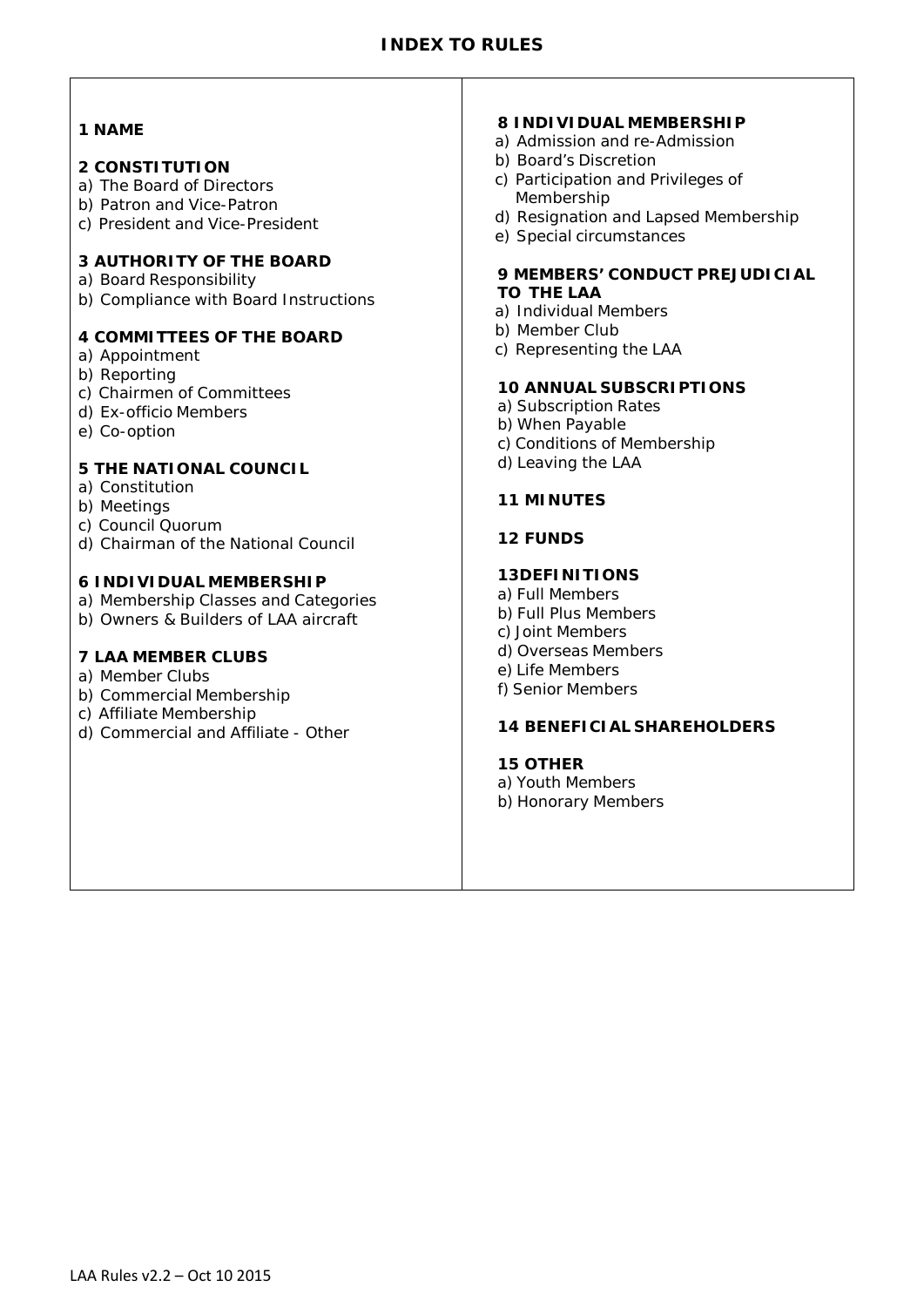## **RULES OF THE LIGHT AIRCRAFT ASSOCIATION LIMITED**

#### **PREAMBLE**

These Rules, together with the Light Aircraft Association Limited (hereinafter called LAA) Articles and the Regulations, constitute the governance of the LAA, its members, officers and member clubs. These rules apply to all members of the LAA, who may or may not be shareholders of the company.

#### **1 NAME**

Light Aircraft Association is the operating name of Light Aircraft Association Limited (LAA).

#### **2 CONSTITUTION**

The LAA is a Company Limited by Shares. The Memorandum and Articles of the LAA (the Articles) are authoritative in all matters of constitution. In addition, the Rules of the LAA (this document) are promulgated as required, for its proper governance and conduct. Where there is any conflict between these Rules and the Articles, the latter shall take precedence. Regulations are also published from time to time, covering operational requirements of the LAA (ref Article 27a).

#### **2a The Board of Directors**

The LAA is governed by a Board of Directors, whose election, appointment, activities and terms of office are provided for in the Articles (ref. Articles 22-25). Directors on first appointment and on re-election shall sign the Light Aircraft Association Directors Code of Conduct. Should a director refuse to sign the code of conduct then they will be deemed to have resigned as a director.

#### **2b Patron and Vice-Patrons**

A Patron and one or more Vice-Patrons, who need not be members of the LAA, may be appointed by the Board, subject to confirmation by the shareholders at the next Annual General Meeting. The Patron and Vice-Patrons may attend Board meetings if they wish but shall have no voting rights at such meetings, unless they are also directors.

#### **2c President and Vice-Presidents**

A President and one or more Vice-Presidents may be appointed by the Board, subject to confirmation by the shareholders at the next Annual General Meeting. The President and Vice-Presidents must be shareholders of the LAA, and shall hold office for three years. They shall normally be eligible for re-appointment no more than twice. The President and Vice-Presidents may attend Board meetings if they wish but shall have no voting rights at such meetings, unless they are also directors.

## **3 AUTHORITY OF THE BOARD**

#### **3.a Board Responsibility**

The Board has sole responsibility for all Company policy decisions as provided for in the Articles (ref Article 27b and 27c)

## **3.b Compliance with Board Instructions**

Members shall comply with the Rules & Regulations of the LAA and the lawful instructions of the Board. Refer to Article 27a and 27b regarding Rules covering Company governance and Regulations covering Company operations. Beneficial shareholders may bring motions for changes at General Meetings.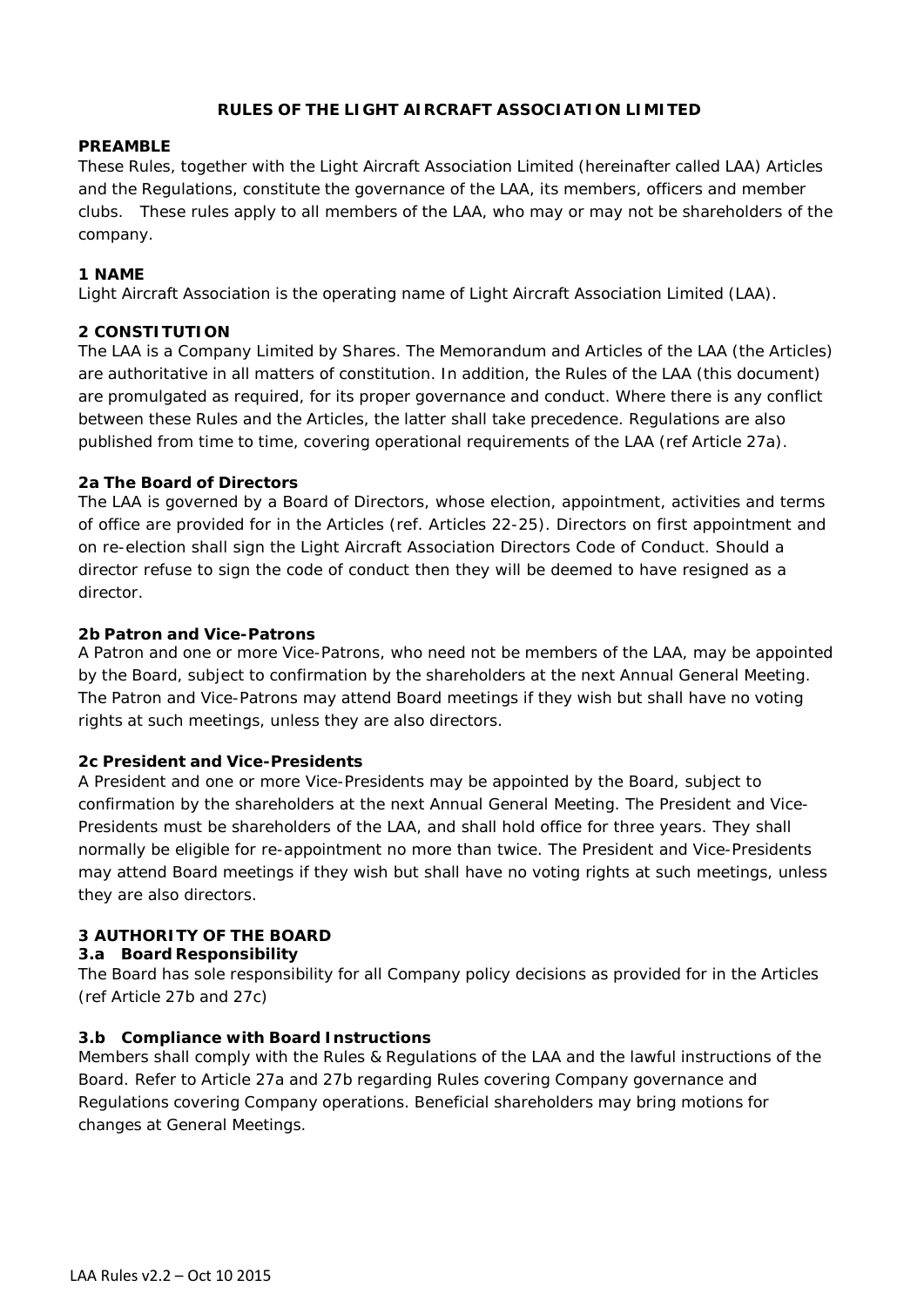## **4 COMMITTEES OF THE BOARD & WORKING GROUPS**

## **4a Appointment**

The Board may appoint committees and working groups and may delegate to them such powers as it may think fit. Such committees and working groups may include persons who are not members of the Board or the LAA (ref Article 28). Working groups will normally be set up for a specific purpose, or task.

## **4b Reporting**

Committees and working groups shall report to the Board and their decisions shall be subject to confirmation by the Board. The Board may, at its discretion, allow certain working groups to report to a specific committee.

## **4c Chairmen of Committees**

The Board shall appoint chairmen of committees and working groups. The appointed chairmen will select appropriate members of their committees and submit names to the Board for confirmation.

## **4d Ex-Officio Members**

The Chairman and CEO of the LAA shall be ex-officio members of every committee and working group (WG) and shall receive prior notice of all committee / WG meetings.

## **4e Co-option**

The Board may additionally appoint additional members to, or fill vacancies on, any committee / WG.

## **5 THE NATIONAL COUNCIL**

## **5a Constitution**

The National Council (hereinafter called 'the Council') shall consist of the Directors and one representative from each Member Club and, by invitation of the Board, individuals and representatives from Corporate and Affiliate Members. The Council may advise the Board and plan and undertake activities in furtherance of the objectives of the LAA, subject to approval from the Board. In order to take part in LAA Governance, all Council representatives must be Beneficial Shareholding Members of the LAA.

## **5b Meetings**

The Council shall meet at least once annually at times and places as determined by the Council, in consultation with the LAA CEO.

## **5c Council Quorum**

The quorum of the Council shall be a minimum of eight members, including the chairman of the Council (or a vice-chairman or the Chairman's delegated representative), one Director, and five separate Member Club representatives.

## **5d Chairman of the National Council**

A Chairman and vice-chairman of the Council shall be elected by the members of the Council at their first meeting after the LAA AGM. The term of office shall normally be a period of one year. No Chairman or vice-chairman shall serve in the same capacity for more than 5 years. It is the responsibility of the chairman or vice-chairman of the Council to arrange the agenda and any other items affecting the meetings of the Council.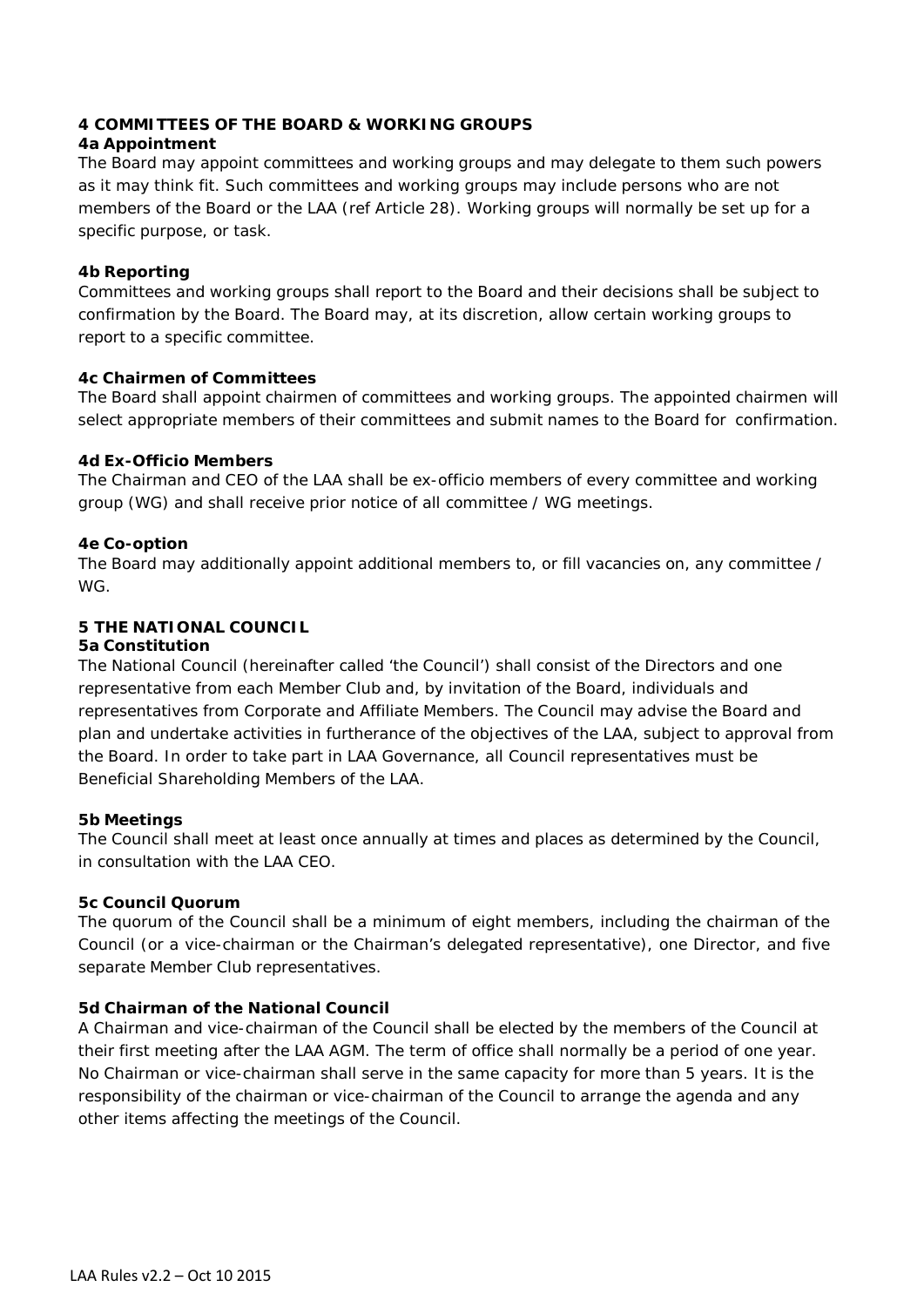## **6 INDIVIDUAL MEMBERSHIP**

#### **6a Membership Classes and Categories**

The LAA shall have two primary classes of individual membership: 'Full' and 'Full Plus'. Additionally within this structure there may be several sub-categories of membership to allow for different membership requirements. The sub-categories of membership are set out in the 'Definitions' section at the end of this document.

#### **6b Owners and Builders of LAA Aircraft**

All co-owners of jointly-owned aircraft administered by the LAA, whether in build, completed or undergoing restoration, shall be Full Members of the LAA, except that all sole owners and at least one co-owner shall be a Full Plus Member. In exceptional circumstances, the Board may at its sole discretion waive these requirements.

# **7 LAA MEMBER CLUBS AND AFFILIATES**

# **7a Member Clubs**

LAA Member Clubs are organisations which are members of the LAA. Their purpose is to support and further the LAA's objectives, and are represented on the National Council. Clubs represent a specific geographical or functional area of LAA activity, e.g. type club, geographical club, youth activities Club. Their activities are governed by the LAA Member Club Regulations.

## **7b Commercial Membership**

Commercial organisations independent of the LAA with an interest in recreational, sport or commercial aviation seeking membership of the LAA are invited to apply to the Board for Commercial Membership which shall be upon such terms and conditions as the Board shall decide.

## **7c Affiliate Membership**

Other organisations, independent of the LAA, not classified as commercial, that have an affinity or complementary objectives to the LAA may apply to the Board for Affiliate membership. Affiliation is at the discretion of the Board upon such terms and conditions as the Board shall decide.

## **7d Commercial and Affiliate - Other**

7d(i) Attendance at National Council of a representative from Affiliate member organisations is at the discretion of the National Council by vote at a Council meeting and approval by Board.

7d(ii) LAA bears no responsibility for the actions of Affiliates, or Commercial organisations. Neither Commercial nor Affiliate organisations shall be protected by any LAA insurance policy, or support services, except as required to comply with LAA's statutory obligations.

## **8 INDIVIDUAL MEMBERSHIP**

#### **8a Admission and Re-admission**

On first application, applicants for membership for all categories except temporary and youth, will be invited to become shareholders of the Light Aircraft Association Limited, having beneficial ownership of a single share to be held by a nominee shareholder as provided for in the Articles. Subject to Rules **8b** and **8d**, members shall normally be automatically re-admitted annually on receipt of the appropriate subscription.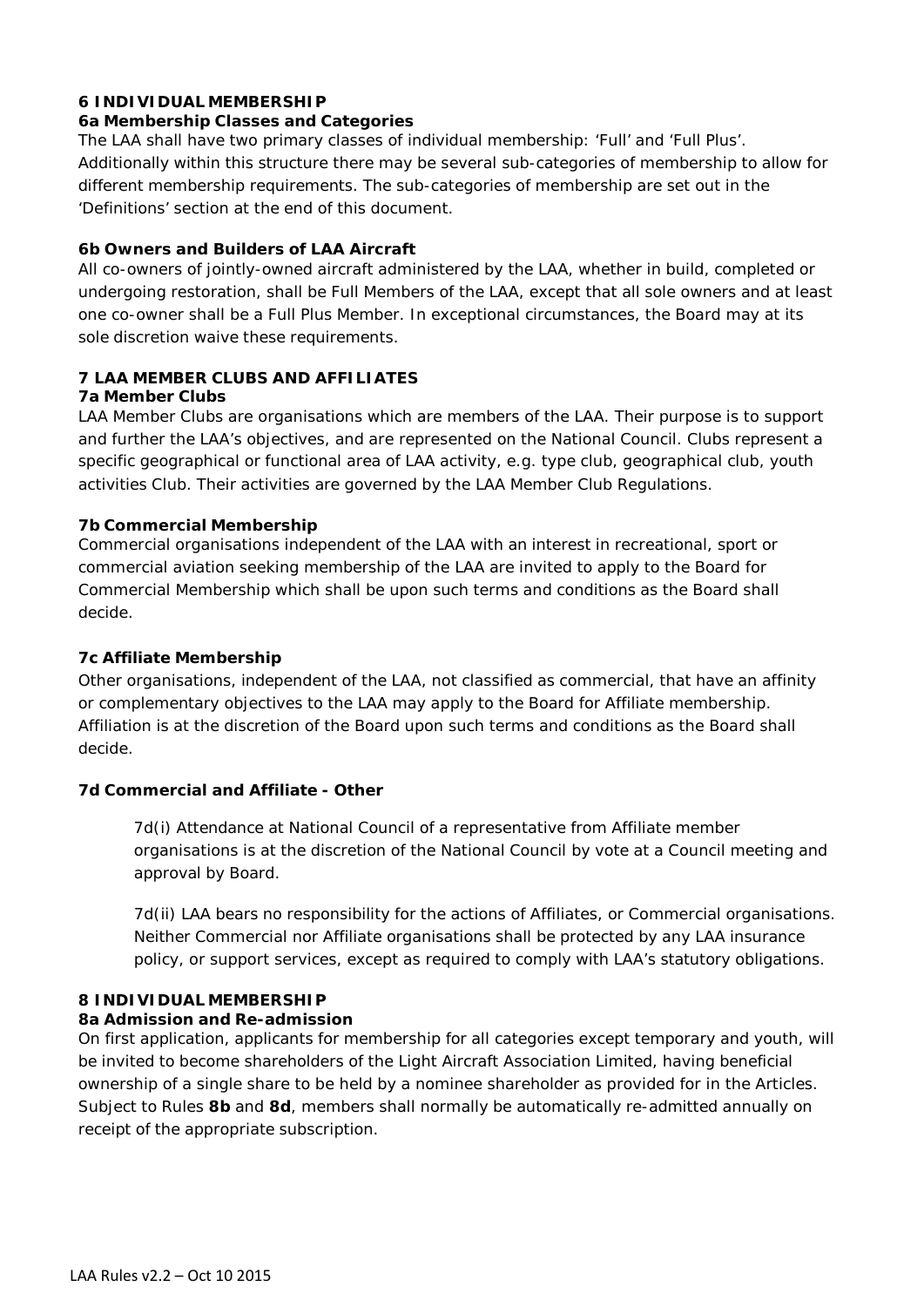#### **8b Board's Discretion**

The admission or re-admission of members shall be at the absolute discretion of the Board. Any appeal against refused membership is to be made in accordance with the appeals procedure.

#### **8c Participation and Privileges of Membership**

No member shall participate in or receive any of the privileges or advantages of membership until the appropriate subscription has been paid.

#### **8d Resignation and Lapsed Membership**

Members who allow their membership to lapse for more than one month shall be deemed to have resigned and the Board shall require them to have authorised completion and registration of the transfer of their beneficial shareholding to another person as a beneficial shareholder. Any subsequent application for renewal of membership may be considered as a new membership, or may be back-dated at the discretion of the Board.

#### **8e Special Circumstances**

The Board may elect honorary and life members under such special circumstances as it may determine, who will have privileges as specified in the Definitions section, or as the Board may determine.

## **9 MEMBERS' CONDUCT PREJUDICIAL TO THE LAA**

#### **9a Individual Membership**

In the event of any member being charged with conduct which the Board may consider prejudicial to the LAA, the member may be called before the Board and failing an explanation satisfactory to the Board, may be cautioned, suspended, required to resign, or be expelled as the Board, in their absolute discretion, may determine. The member has the right to appeal the decision, and should do so to the LAA President or Vice President, in writing, setting out their reasons for appeal, within one month. The President or Vice President will advise the LAA Board of their findings and the LAA Board may reconsider its decision.

#### **9b Member Club**

In the event of any Member Club being charged with conduct which the Board may consider prejudicial to the LAA, the Chairman of the club may be called before the Board and, failing an explanation satisfactory to the Board, the club may be cautioned, suspended, required to resign or be expelled as the Board, in their absolute discretion, may determine. Any Member Club that has left or been expelled from the LAA will immediately cease to enjoy the rights and privileges of membership, including coverage by the LAA insurance policies. The club has the right to appeal the decision, and should do so to the LAA President or Vice President in writing, setting out its reasons for appeal within one month. The President or Vice President will advise the LAA Board of their findings and the LAA Board may reconsider its decision.

#### **9c Representing the LAA**

No individual member or member club shall purport to speak or act on behalf of the LAA, or use the name or insignia of the LAA or the Company, without the specific authority of the Board (ref Article 9 of the Articles of Association).

## **10 ANNUAL SUBSCRIPTIONS**

#### **10a Subscription Rates**

Subscription rates for the various categories of membership shall be determined by the Board.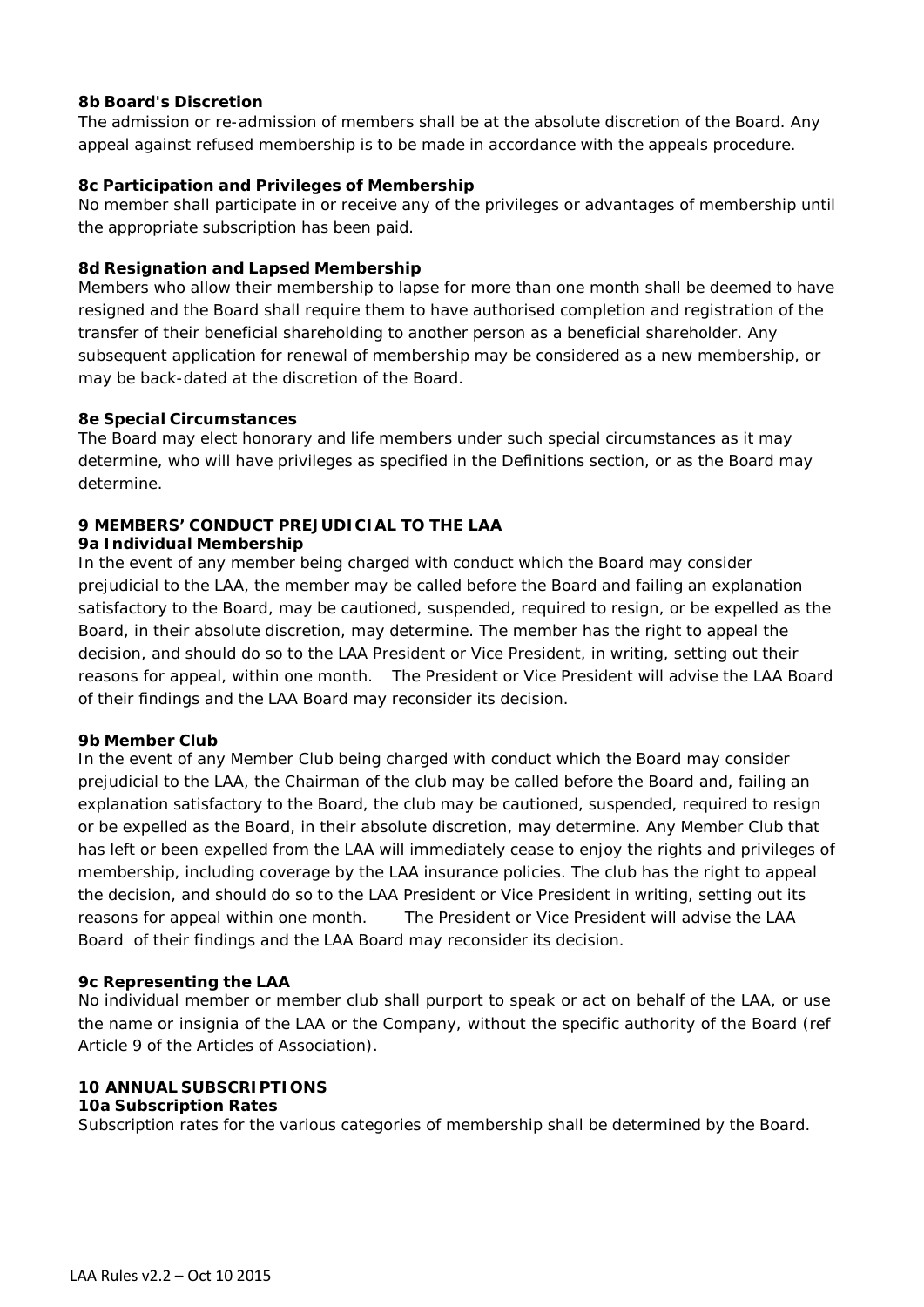#### **10b When Payable**

All subscriptions shall be payable in full on application for admission to membership and annually thereafter at the end of the month preceding the anniversary of the initial admission to membership. If admission or re-admission is refused, the subscription will be refunded.

### **10c Conditions of Membership**

A member, on paying the appropriate subscription, thereby agrees to be governed by the provisions of the Articles, and by the Rules and Regulations of the LAA for the time being in force and on these conditions is enrolled to enjoy the advantages and privileges of membership of the LAA.

#### **10d Leaving the LAA**

Any member leaving the LAA part way through the year, for whatever reason, will forfeit any prepaid subscription.

#### **11 MINUTES**

Minutes shall be taken of all meetings of the Board, the National Council, committees and working groups. Such minutes shall be properly recorded and subsequently confirmed at a meeting of the Board, National Council or the relevant committee. Minutes are to be forwarded to the LAA Office Manager for distribution to the Board (see also Article 21).

#### **12 FUNDS**

The LAA may set up funds, separate from those operated by the Company, for specific purposes. Such funds shall have written statements of their terms of reference which are authorised by the Board. Funds shall be administered by trustees who are acting as committees in accordance with Section 4 of these Rules. Reports on the accounts and activities of funds shall be presented annually to the Board.

#### **13 DEFINITIONS (Classes and Categories of Membership, rights and privileges) 13a Full Members**

Full Members shall have all the rights and privileges that the Board shall grant, which will include a free copy of the house magazine, but no access to the services of the engineering department.

#### **13b Full Plus Members**

Full Plus Members shall have all the rights and privileges that the Board shall grant, which will include a free copy of the house magazine and the services of the engineering department.

#### **13c Joint Members**

A Joint Member is a member who is the partner of a Full, or Full Plus Members and/or any child under the age of 18 and living at the same address. Where a Full Member (or Full Plus Member) pays a single additional Joint Membership fee, their partner shall be issued with a membership card and enjoy the privileges of a Full Member except those rights accorded to a beneficial shareholder. Any person under the age of 23 and living at the same address may on request (and for no extra charge) be issued with membership cards and enjoy the privileges of a Youth Member. Only one copy of the house magazine will be issued to each address.